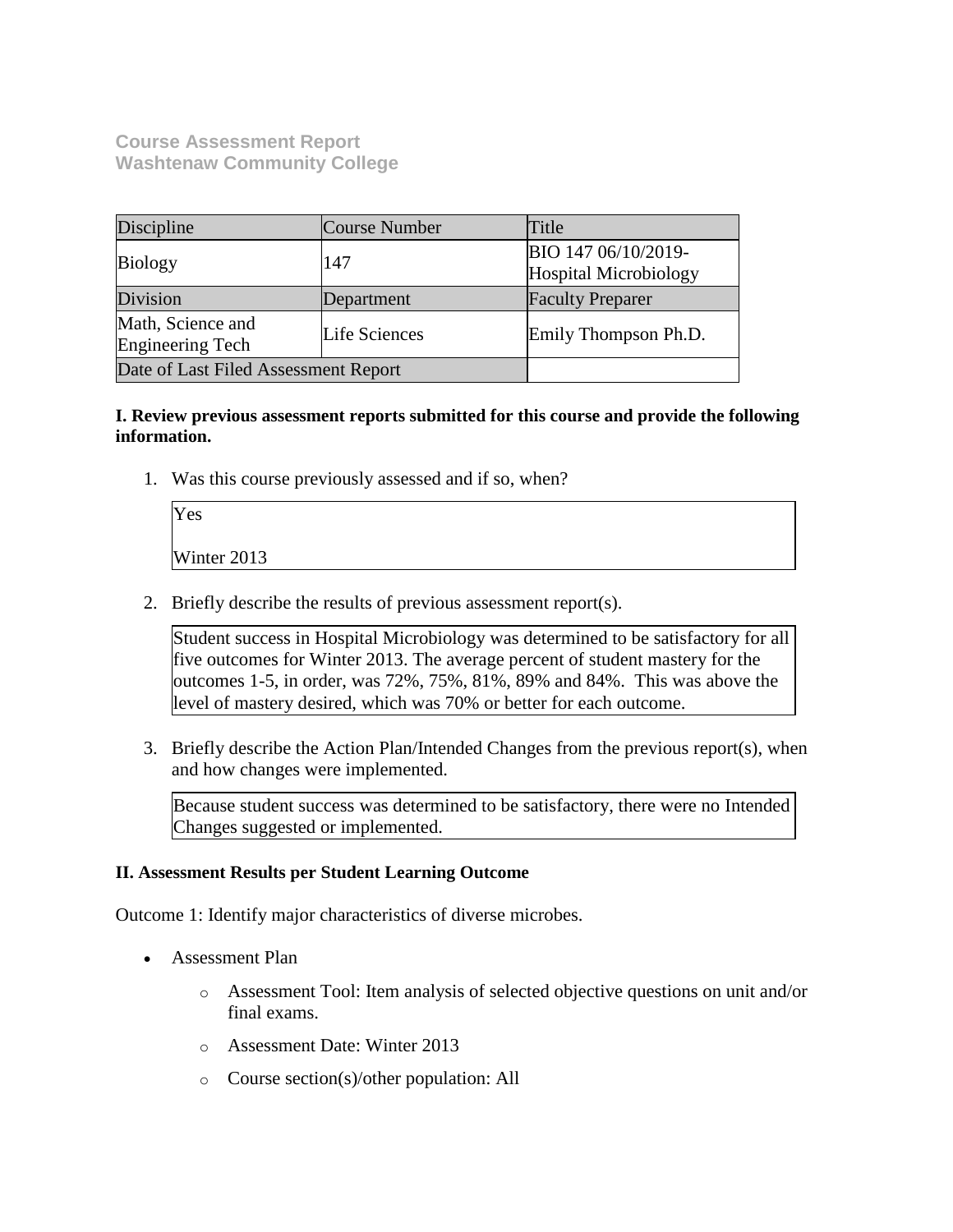- o Number students to be assessed: All
- o How the assessment will be scored: Departmentally-developed rubric
- o Standard of success to be used for this assessment: For each outcome, an average of 70% of the questions will be answered correctly.
- o Who will score and analyze the data: Biology department faculty.
- 1. Indicate the Semester(s) and year(s) assessment data were collected for this report.

| Fall (indicate years below) below) | Winter (indicate years) | SP/SU (indicate years)<br>below) |
|------------------------------------|-------------------------|----------------------------------|
| 2018                               |                         |                                  |

2. Provide assessment sample size data in the table below.

| # of students enrolled | # of students assessed |
|------------------------|------------------------|
| 5 <sub>C</sub>         |                        |

3. If the number of students assessed differs from the number of students enrolled, please explain why all enrolled students were not assessed, e.g. absence, withdrawal, or did not complete activity.

All attending students were assessed (3 students stopped attending at this point in the two sections).

4. Describe how students from all populations (day students on campus, DL, MM, evening, extension center sites, etc.) were included in the assessment based on your selection criteria.

All attending students in both sections were assessed. One section was held during the day and one at night.

5. Describe the process used to assess this outcome. Include a brief description of this tool and how it was scored.

For the assessment, answers to four questions on regular exams and quizzes were blind-scored (with names blacked out). Counts of correct and incorrect answers were then tabulated.

6. Briefly describe assessment results based on data collected for this outcome and tool during the course assessment. Discuss the extent to which students achieved this learning outcome and indicate whether the standard of success was met for this outcome and tool.

Met Standard of Success: Yes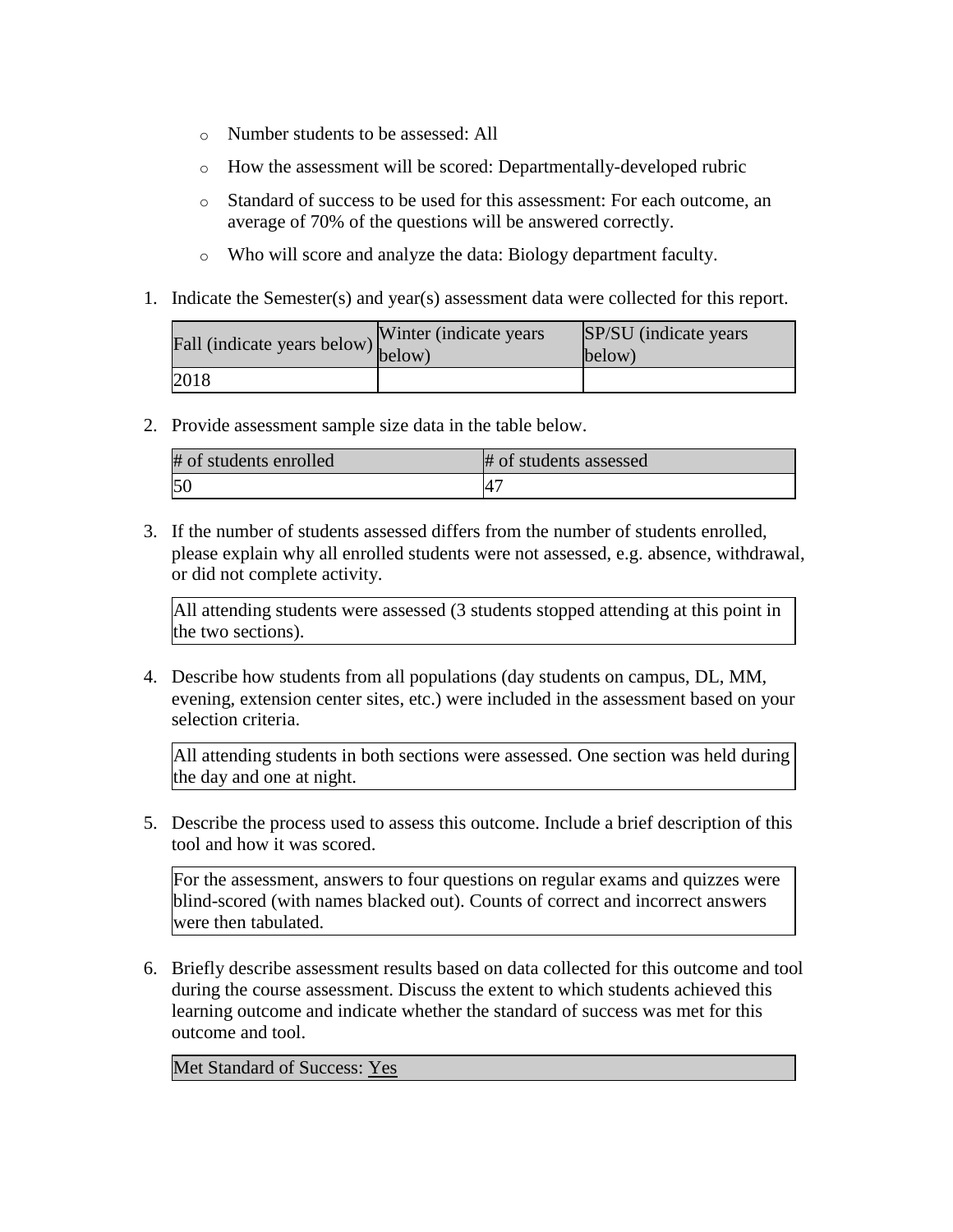# **Outcome 1**

The first outcome was for students to identify major characteristics of diverse microbes. Four questions were used to assess this outcome, and over 70% of students met the goal for each question and for all four questions together. See Table 1 for results.

Table 1: Outcome 1

Major characteristics of diverse microbes

| Topic                  | Incorrect               | Correct                               |
|------------------------|-------------------------|---------------------------------------|
| Opportunistic pathogen |                         | 38 (81%)                              |
| Bacteriophage          |                         | 45 (96%)                              |
| Temperate phage        | 12 (all in one section) | 35 (74%)                              |
| Mycoses                |                         | 45 (96%)                              |
| Result (47 students)   |                         | Outcome met (average)<br>87% overall) |

7. Based on your interpretation of the assessment results, describe the areas of strength in student achievement of this learning outcome.

The first outcome was for students to identify major characteristics of diverse microbes. Four questions were used to assess this outcome, and over 70% of students met the goal for each question and for all four questions together.

8. Based on your analysis of student performance, discuss the areas in which student achievement of this learning outcome could be improved. If student met standard of success, you may wish to identify your plans for continuous improvement.

The students met the level of success required. For continuous improvement, however, I recommend in one section to revise instruction on temperate phages because 12 of 26 students in that section missed the definition.

While working with these two wonderful instructors, it was apparent that they are master teachers. When students overwhelmingly miss a specific concept, the instructors go over the material again or allow students to write corrections so they can learn the material.

Outcome 2: Identify the major innate and adaptive defenses of the human body against microbial pathogens.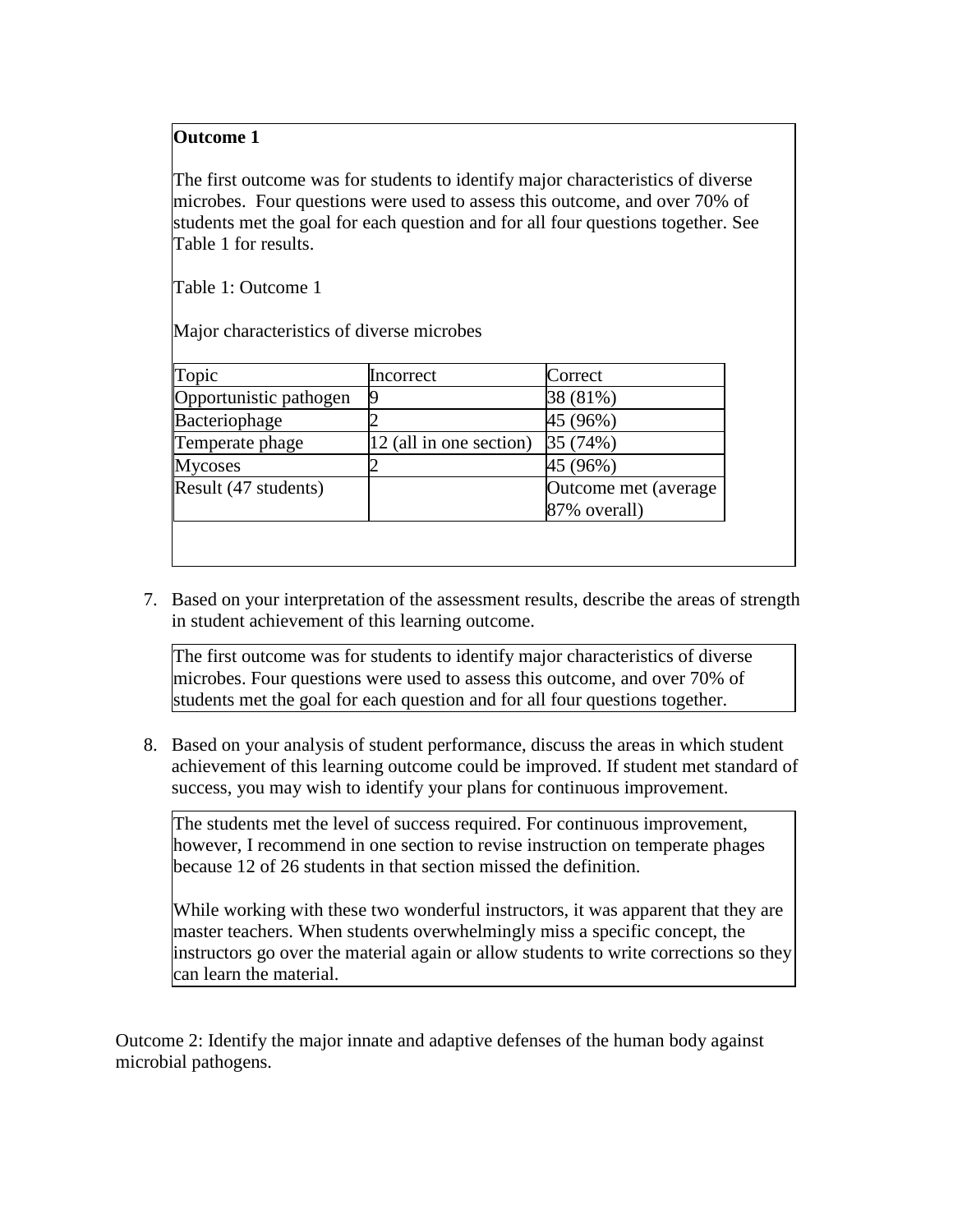- Assessment Plan
	- o Assessment Tool: Item analysis of selected objective questions on unit and/or final exams.
	- o Assessment Date: Winter 2013
	- o Course section(s)/other population: All
	- o Number students to be assessed: All
	- o How the assessment will be scored: Departmentally-developed rubric
	- o Standard of success to be used for this assessment: For each outcome, an average of 70% of the questions will be answered correctly.
	- o Who will score and analyze the data: Biology department faculty.
- 1. Indicate the Semester(s) and year(s) assessment data were collected for this report.

| Fall (indicate years below) below) | Winter (indicate years) | SP/SU (indicate years)<br>below) |
|------------------------------------|-------------------------|----------------------------------|
| 2018                               |                         |                                  |

2. Provide assessment sample size data in the table below.

| # of students enrolled | # of students assessed |
|------------------------|------------------------|
| 5 <sub>0</sub>         |                        |

3. If the number of students assessed differs from the number of students enrolled, please explain why all enrolled students were not assessed, e.g. absence, withdrawal, or did not complete activity.

All attending students were assessed (3 stopped attending at this point in the two sections).

4. Describe how students from all populations (day students on campus, DL, MM, evening, extension center sites, etc.) were included in the assessment based on your selection criteria.

All attending students in both sections were assessed. One section was held during the day and one at night.

5. Describe the process used to assess this outcome. Include a brief description of this tool and how it was scored.

For the assessment, answers to five questions on regular exams and quizzes were blind-scored (with names blacked out) for both sections. Counts of correct and incorrect answers were then tabulated.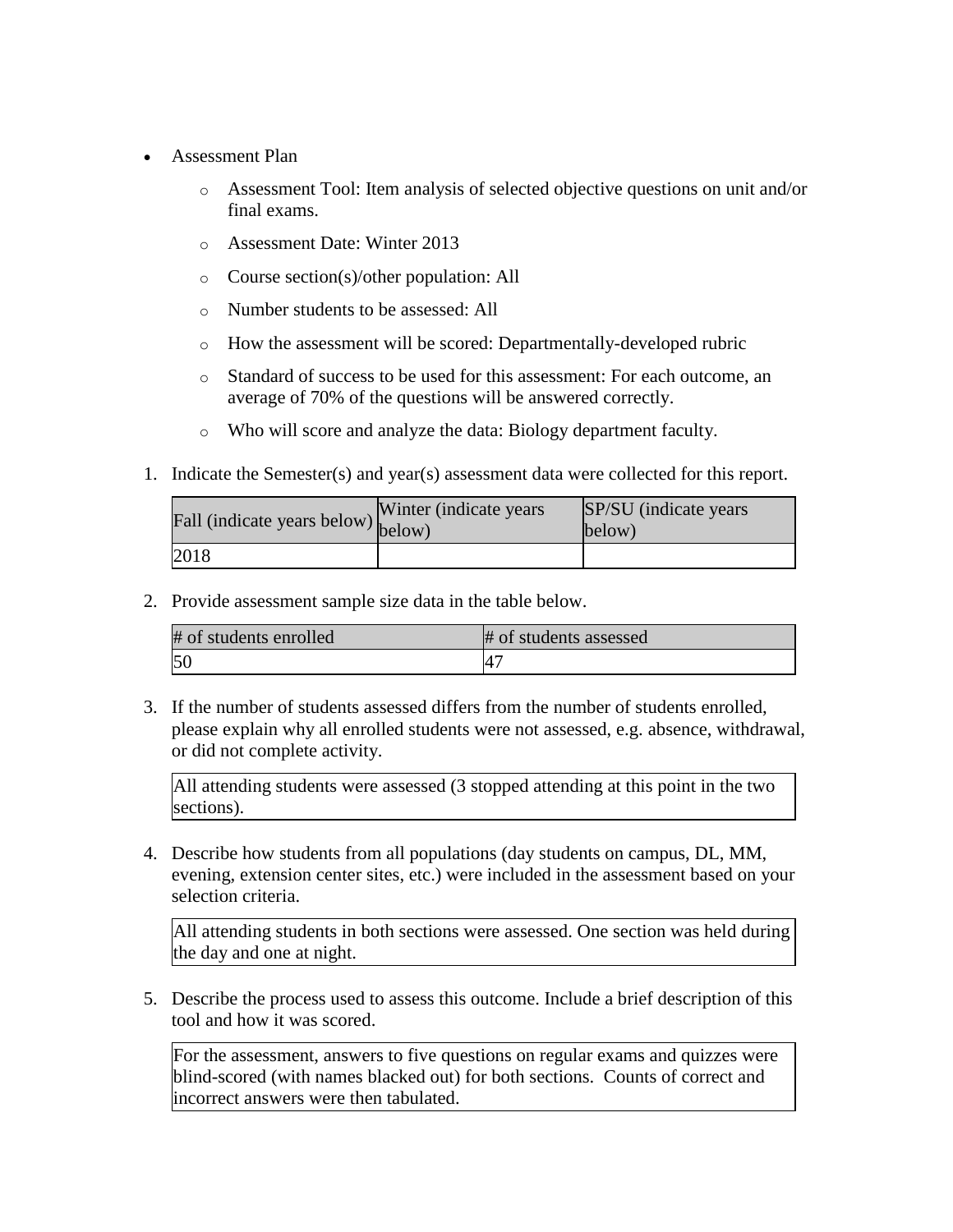6. Briefly describe assessment results based on data collected for this outcome and tool during the course assessment. Discuss the extent to which students achieved this learning outcome and indicate whether the standard of success was met for this outcome and tool.

| Met Standard of Success: Yes |  |
|------------------------------|--|
| <b>Outcome 2</b>             |  |

The second outcome was for students to identify the major innate and adaptive defenses against microbial pathogens. Five questions were used to assess this outcome, and over 70% of students met the goal for each question and for all five questions together. See Table 2 for results.

Table 2: Outcome 2:

Identify the major innate and adaptive defenses against microbial pathogens

| Topic                           | Incorrect | Correct                                   |
|---------------------------------|-----------|-------------------------------------------|
| Skin as non-specific<br>defense |           | 45 (100%)                                 |
| Interferon                      |           | $(91\%)$                                  |
| Inflammation                    |           | (82%)                                     |
| Phagocytosis                    |           | 38 (84%)                                  |
| Secondary immune<br>response    |           | 40 (89%)                                  |
| Result $(45$ students)          |           | Outcome was met<br>(average 89% overall). |

7. Based on your interpretation of the assessment results, describe the areas of strength in student achievement of this learning outcome.

The second outcome was for students to identify the major innate and adaptive defenses against microbial pathogens. Five questions were used to assess this outcome, and over 70% of students met the goal for each question and for all five questions together.

8. Based on your analysis of student performance, discuss the areas in which student achievement of this learning outcome could be improved. If student met standard of success, you may wish to identify your plans for continuous improvement.

None needed.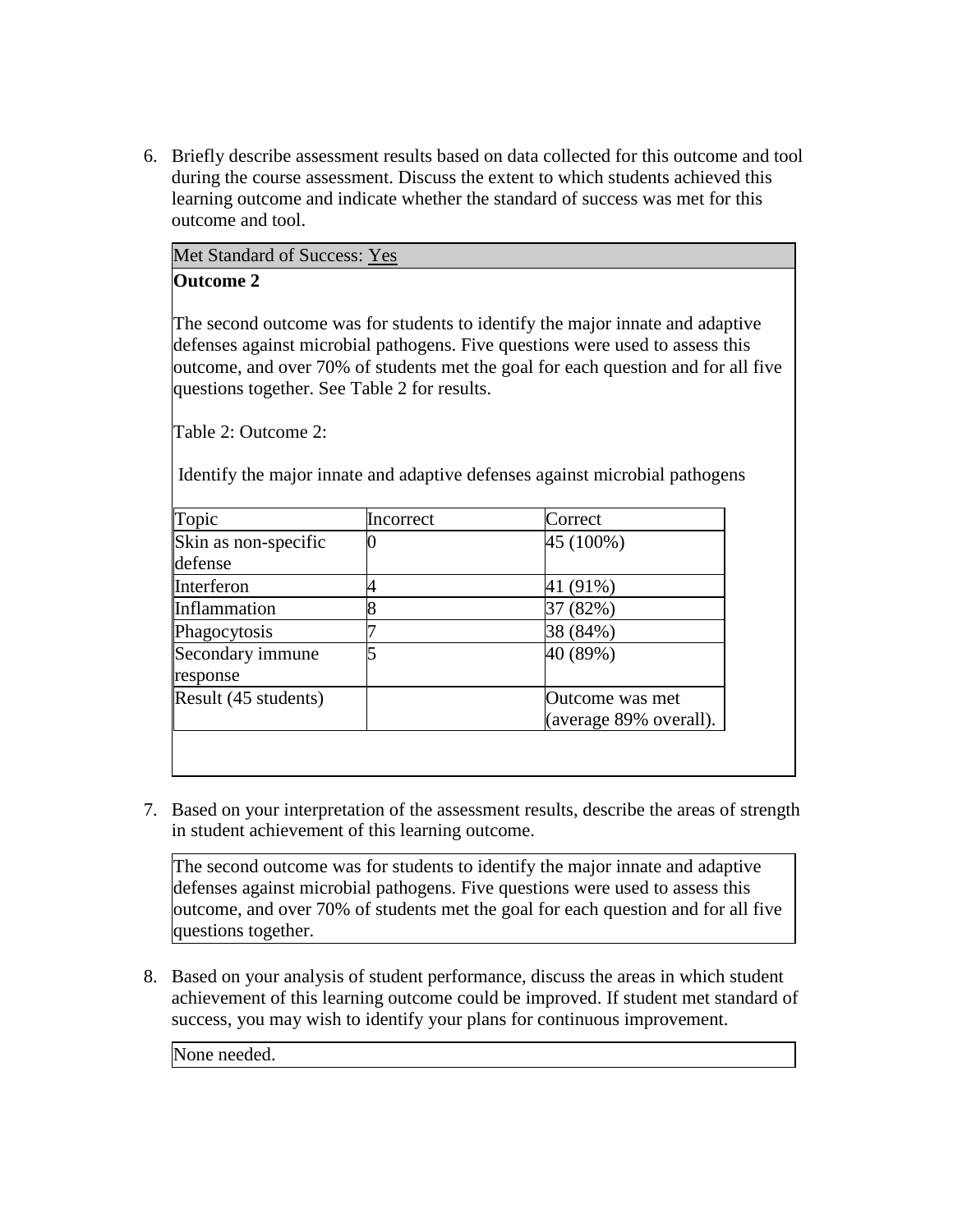Outcome 3: Identify the appropriate use of antimicrobics.

- Assessment Plan
	- o Assessment Tool: Item analysis of selected objective questions on unit and/or final exams.
	- o Assessment Date: Winter 2013
	- o Course section(s)/other population: All
	- o Number students to be assessed: All
	- o How the assessment will be scored: Departmentally-developed rubric
	- o Standard of success to be used for this assessment: For each outcome, an average of 70% of the questions will be answered correctly.
	- o Who will score and analyze the data: Biology department faculty.
- 1. Indicate the Semester(s) and year(s) assessment data were collected for this report.

| Fall (indicate years below) below) | Winter (indicate years) | SP/SU (indicate years)<br>below) |
|------------------------------------|-------------------------|----------------------------------|
| 2018                               |                         |                                  |

2. Provide assessment sample size data in the table below.

| # of students enrolled | # of students assessed     |
|------------------------|----------------------------|
| 50                     | $\mathcal{A}^{\mathsf{r}}$ |

3. If the number of students assessed differs from the number of students enrolled, please explain why all enrolled students were not assessed, e.g. absence, withdrawal, or did not complete activity.

All attending students were assessed (3 students stopped attending at this point in the two sections).

4. Describe how students from all populations (day students on campus, DL, MM, evening, extension center sites, etc.) were included in the assessment based on your selection criteria.

All attending students in both sections were assessed. One section was held during the day and one at night.

5. Describe the process used to assess this outcome. Include a brief description of this tool and how it was scored.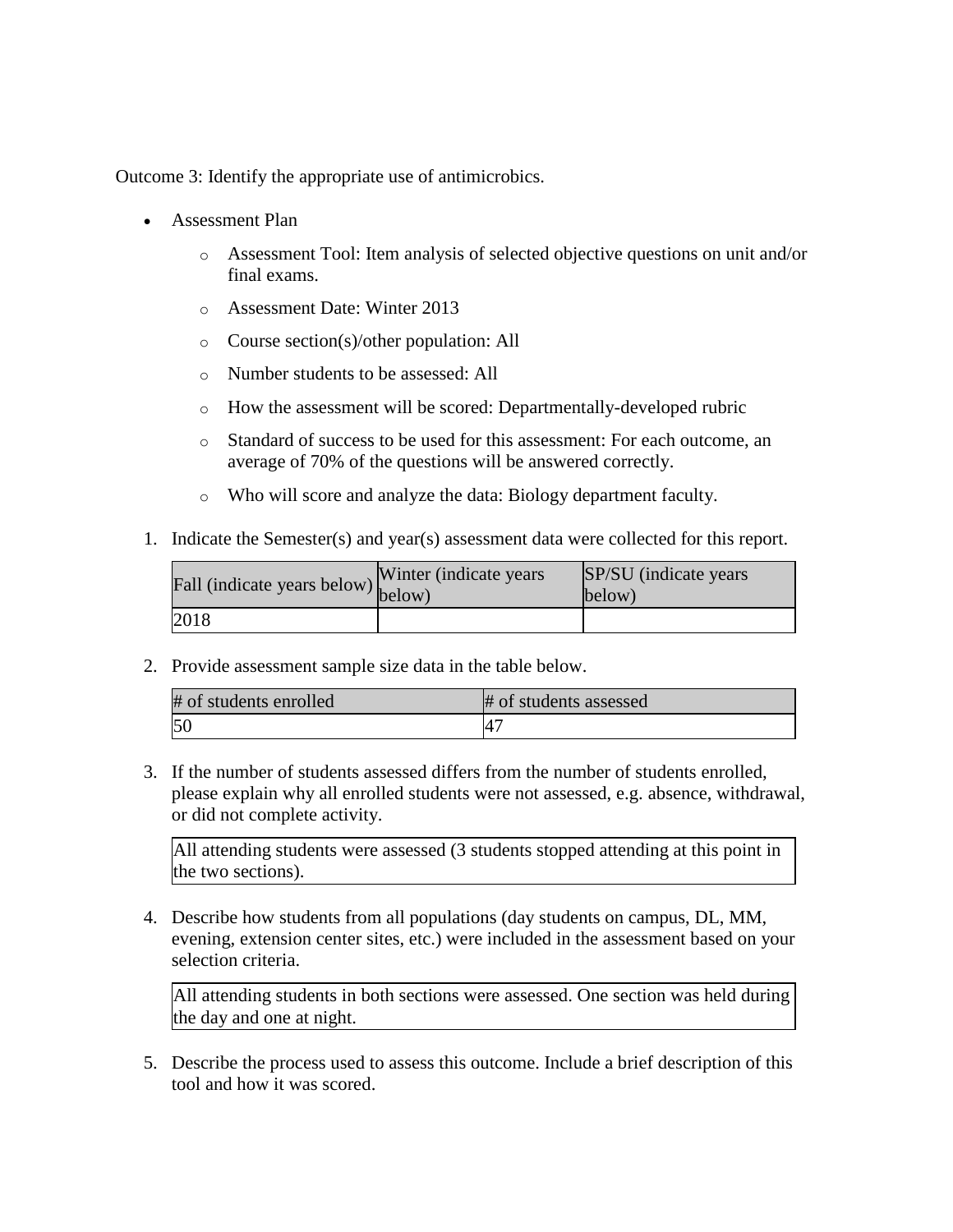For the assessment, answers to four questions on regular exams and quizzes were blind-scored (with names blacked out). Counts of correct and incorrect answers were then tabulated.

6. Briefly describe assessment results based on data collected for this outcome and tool during the course assessment. Discuss the extent to which students achieved this learning outcome and indicate whether the standard of success was met for this outcome and tool.

Met Standard of Success: Yes

# **Outcome 3**

The third outcome was for students to **i**dentify the appropriate use of antimicrobics. Four questions were used to assess this outcome, and over 70% of students met the goal for each question and for all four questions together. See Table 3 for results.

Table 3 Outcome 3

Identify the appropriate use of antimicrobics

| Topic                 | Incorrect      | Correct                |
|-----------------------|----------------|------------------------|
| Antibiotic            | $\overline{4}$ | 33 (70%)               |
| Bacteriocidal         |                | 40 (85%)               |
| <b>Broad spectrum</b> |                | 45 (96%)               |
| Bacteriostatic        | $\mathcal{D}$  | 35 (74%)               |
| Result (47 students)  |                | Outcome was met        |
|                       |                | (average 78% overall). |

7. Based on your interpretation of the assessment results, describe the areas of strength in student achievement of this learning outcome.

The third outcome was for students to **i**dentify the appropriate use of antimicrobics. Four questions were used to assess this outcome, and over 70% of students met the goal for each question and for all four questions together.

8. Based on your analysis of student performance, discuss the areas in which student achievement of this learning outcome could be improved. If student met standard of success, you may wish to identify your plans for continuous improvement.

None needed.

Outcome 4: Identify various modes of disease transmission.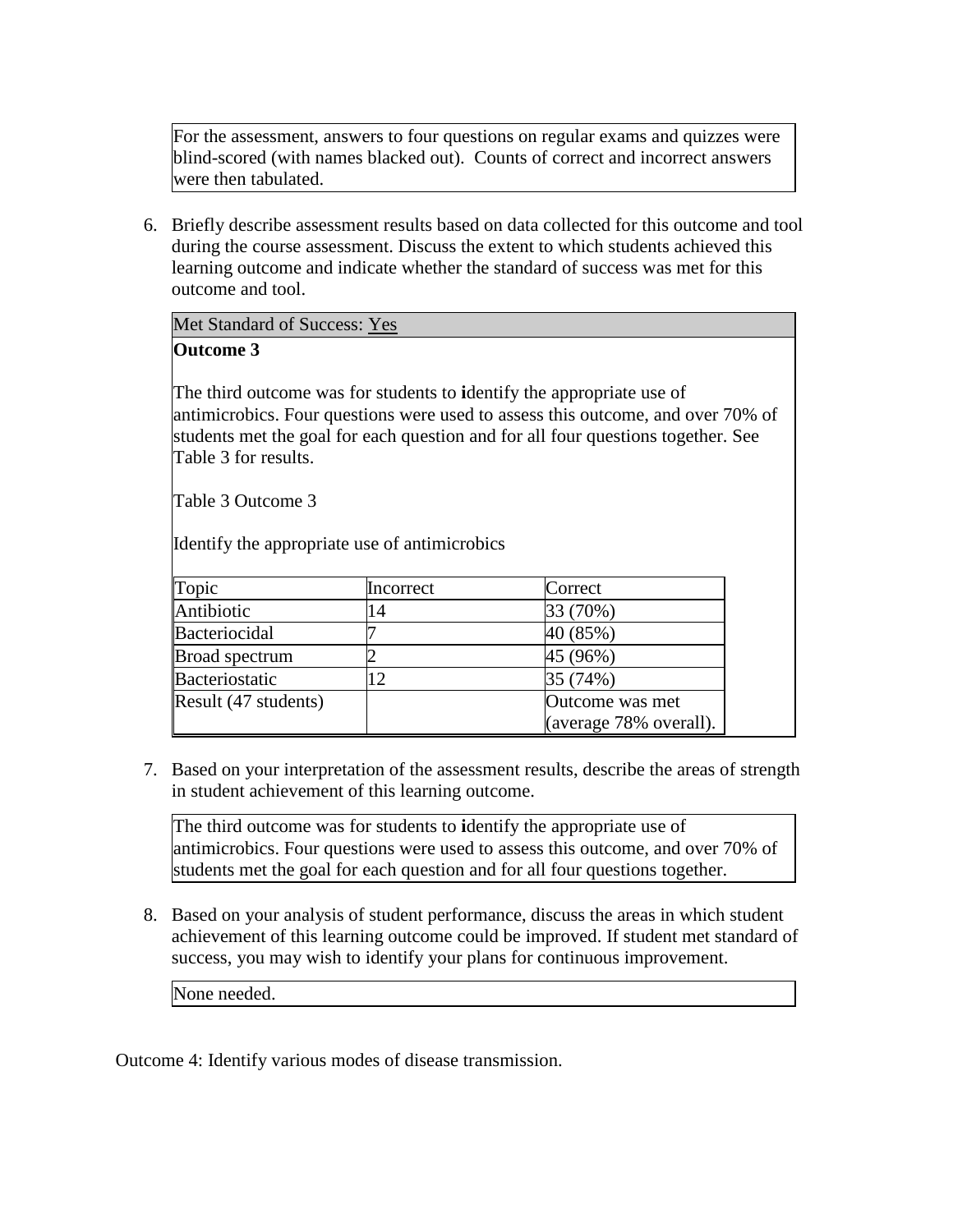- Assessment Plan
	- o Assessment Tool: Item analysis of selected objective questions on unit and/or final exams.
	- o Assessment Date: Winter 2013
	- o Course section(s)/other population: All
	- o Number students to be assessed: All
	- o How the assessment will be scored: Departmentally-developed rubric
	- o Standard of success to be used for this assessment: For each outcome, an average of 70% of the questions will be answered correctly.
	- o Who will score and analyze the data: Biology department faculty.
- 1. Indicate the Semester(s) and year(s) assessment data were collected for this report.

| Fall (indicate years below) below) | Winter (indicate years) | SP/SU (indicate years)<br>below) |
|------------------------------------|-------------------------|----------------------------------|
| 2018                               |                         |                                  |

2. Provide assessment sample size data in the table below.

| # of students enrolled | # of students assessed |
|------------------------|------------------------|
| 50                     |                        |

3. If the number of students assessed differs from the number of students enrolled, please explain why all enrolled students were not assessed, e.g. absence, withdrawal, or did not complete activity.

All attending students were assessed (6 students stopped attending at this point in the two sections).

4. Describe how students from all populations (day students on campus, DL, MM, evening, extension center sites, etc.) were included in the assessment based on your selection criteria.

All attending students in both sections were assessed. One section was held during the day and one at night.

5. Describe the process used to assess this outcome. Include a brief description of this tool and how it was scored.

For the assessment, answers to six questions on regular exams and quizzes were blind-scored (with names blacked out). Counts of correct and incorrect answers were then tabulated.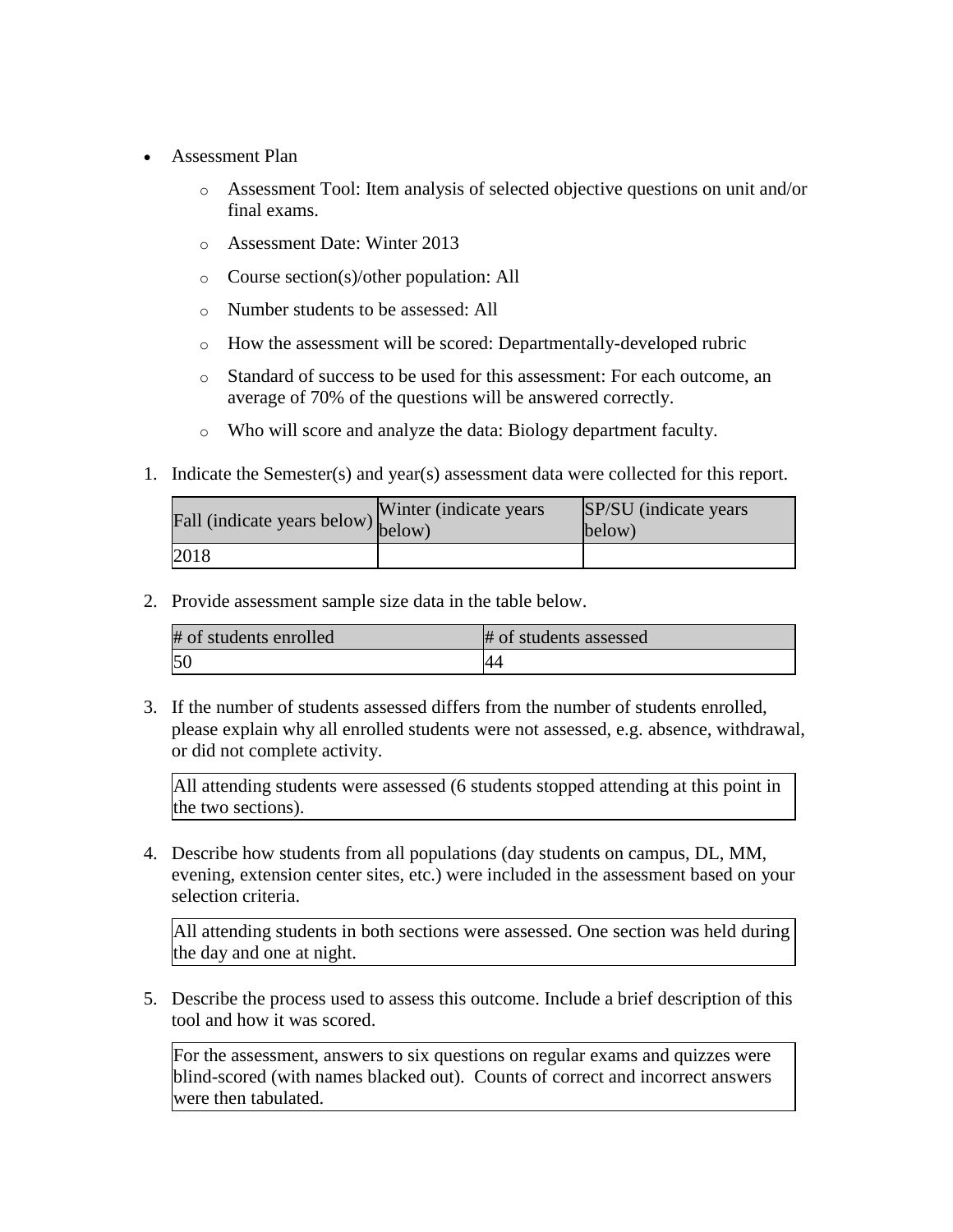6. Briefly describe assessment results based on data collected for this outcome and tool during the course assessment. Discuss the extent to which students achieved this learning outcome and indicate whether the standard of success was met for this outcome and tool.

|  | Met Standard of Success: Yes |  |
|--|------------------------------|--|
|  |                              |  |

# **Outcome 4**

The fourth outcome was for students to identify various modes of disease transmission. Six questions were used to assess this outcome, and over 70% of students met the goal for each question and for all six questions together. See Table 4 for results.

Note this outcome was assessed with exciting case studies! The instructors were using student-centered learning when assessing this question.

Table 4 Outcome 4

Modes of Disease Transmission

| Topic                  | Incorrect | Correct                |
|------------------------|-----------|------------------------|
| Lyme Disease           |           | 36 (82%)               |
| Strep throat           |           | 40 (91%)               |
| Genital Herpes         |           | 43 (98%)               |
| Gas Gangrene           |           | 40 (91%)               |
| Hemorrhagic E. coli    |           | 39 (89%)               |
| <b>Measles</b>         |           | 37 (84%)               |
| Result $(44$ students) |           | Outcome was met        |
|                        |           | (average 89% overall). |

7. Based on your interpretation of the assessment results, describe the areas of strength in student achievement of this learning outcome.

The fourth outcome was for students to identify various modes of disease transmission. Six questions were used to assess this outcome, and over 70% of students met the goal for each question and for all six questions together.

Note this outcome was assessed with exciting case studies! The instructors were using student-centered learning when assessing this question.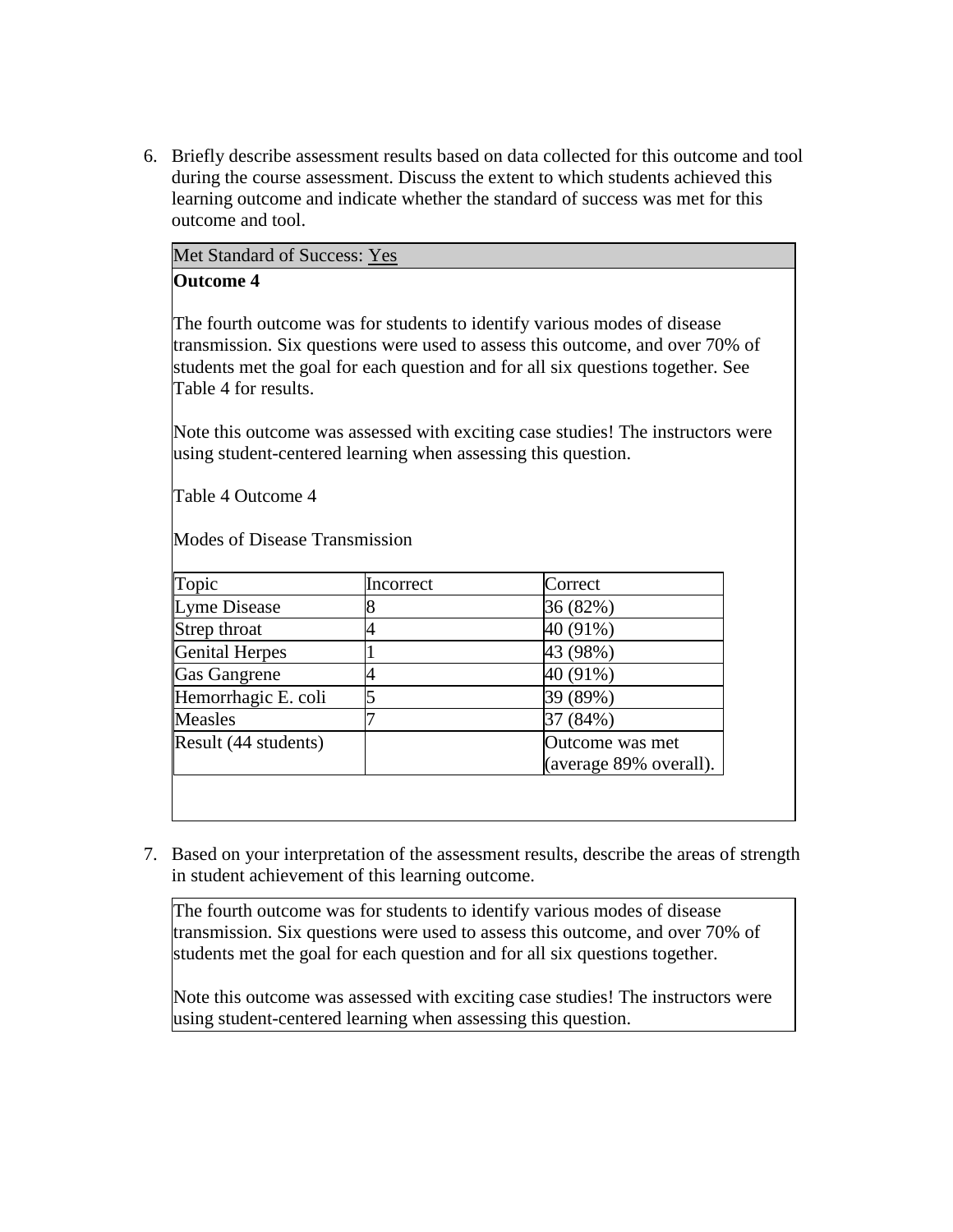8. Based on your analysis of student performance, discuss the areas in which student achievement of this learning outcome could be improved. If student met standard of success, you may wish to identify your plans for continuous improvement.

None needed.

Outcome 5: Identify how people limit the spread of infectious agents.

- Assessment Plan
	- o Assessment Tool: Item analysis of selected objective questions on unit and/or final exams.
	- o Assessment Date: Winter 2013
	- o Course section(s)/other population: All
	- o Number students to be assessed: All
	- o How the assessment will be scored: Departmentally-developed rubric
	- o Standard of success to be used for this assessment: For each outcome, an average of 70% of the questions will be answered correctly.
	- o Who will score and analyze the data: Biology department faculty.
- 1. Indicate the Semester(s) and year(s) assessment data were collected for this report.

| Fall (indicate years below) below) | Winter (indicate years) | SP/SU (indicate years)<br>below) |
|------------------------------------|-------------------------|----------------------------------|
| 2018                               |                         |                                  |

2. Provide assessment sample size data in the table below.

| # of students enrolled | # of students assessed |
|------------------------|------------------------|
| 50                     | $\mathsf{A}^\tau$      |

3. If the number of students assessed differs from the number of students enrolled, please explain why all enrolled students were not assessed, e.g. absence, withdrawal, or did not complete activity.

All attending students were assessed (3 students stopped attending at this point in the two sections).

4. Describe how students from all populations (day students on campus, DL, MM, evening, extension center sites, etc.) were included in the assessment based on your selection criteria.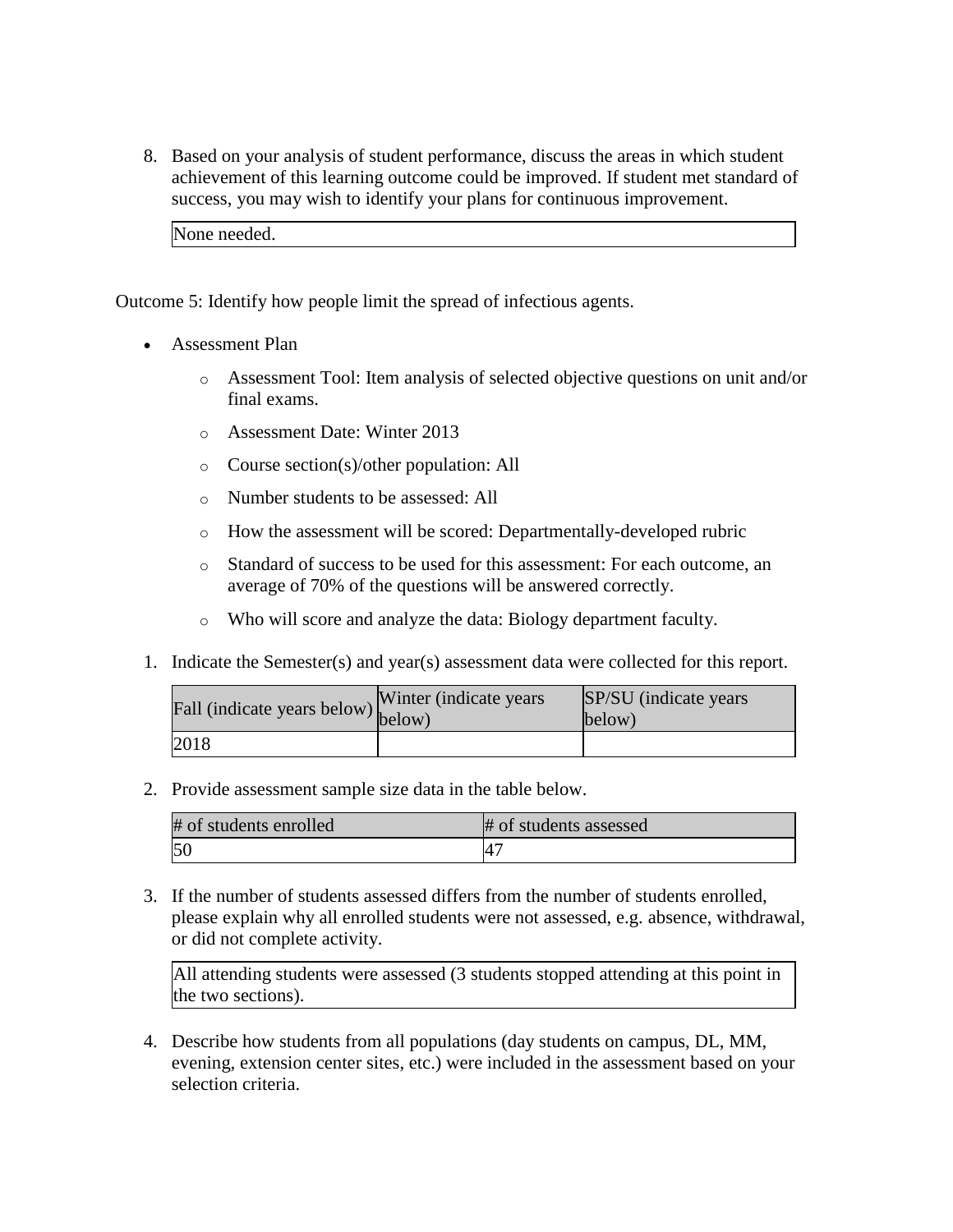All attending students in both sections were assessed. One section was held during the day and one at night.

5. Describe the process used to assess this outcome. Include a brief description of this tool and how it was scored.

For the assessment, answers to four questions on regular exams and quizzes were blind-scored (with names blacked out). Counts of correct and incorrect answers were then tabulated.

6. Briefly describe assessment results based on data collected for this outcome and tool during the course assessment. Discuss the extent to which students achieved this learning outcome and indicate whether the standard of success was met for this outcome and tool.

Met Standard of Success: Yes

# **Outcome 5**

The fifth outcome was for students to identify how people limit the spread of infectious agents. Four questions were used to assess this outcome, and over 70% of students met the goal for questions 1-3 and for all four questions together. See Table 5 for results.

Table 5: Outcome 5

Identify how people limit the spread of infectious agents

|                       | Incorrect                | Correct                |
|-----------------------|--------------------------|------------------------|
| Sterile               |                          | 46 (98%)               |
| Disinfectant          |                          | 46 (98%)               |
| Antiseptic            |                          | 46 (98%)               |
| Chemical and physical | 18 (17 in one section    | 29 (62%)               |
| methods               | did not know to classify |                        |
|                       | an autoclave as a        |                        |
|                       | physical means of        |                        |
|                       | sterilizing materials)   |                        |
| Result (47 students)  |                          | Outcome was met        |
|                       |                          | (89% average overall). |

1. For each term give a short clear definition (additional terms present):

Sterile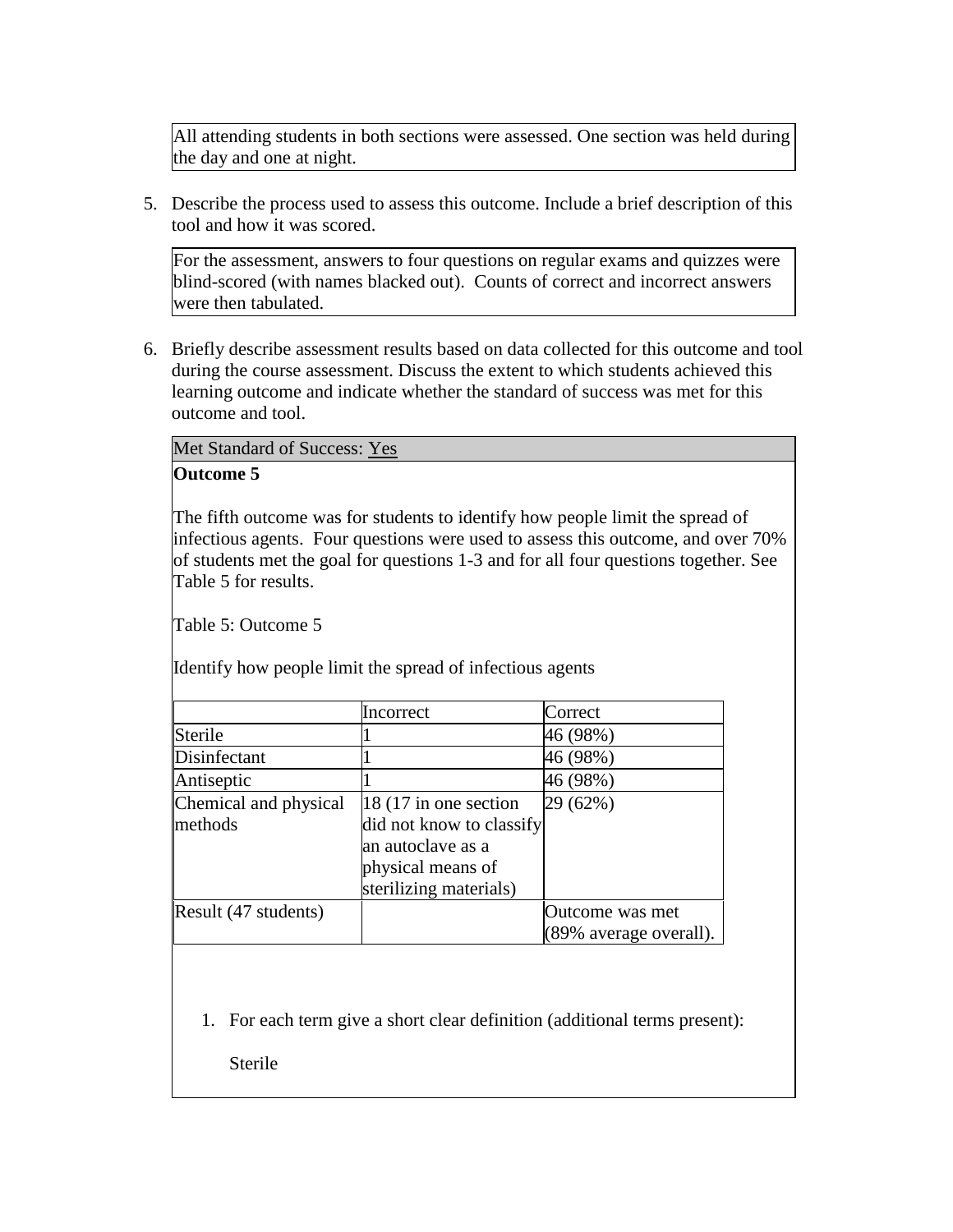Matching (additional terms present):

Antiseptics-reduces microbes on human tissues

Disinfectants- reduces microbes on surfaces

Chlorine is an example of a  $\qquad$  (chemical) method of sterilization whereas the (autoclave) is an example of a physical method. (This question was only tested in one of the two sections.)

7. Based on your interpretation of the assessment results, describe the areas of strength in student achievement of this learning outcome.

The fifth outcome was for students to identify how people limit the spread of infectious agents. Four questions were used to assess this outcome, and over 70% of students met the goal for questions 1-3 and for all four questions together.

8. Based on your analysis of student performance, discuss the areas in which student achievement of this learning outcome could be improved. If student met standard of success, you may wish to identify your plans for continuous improvement.

Student success was met for this outcome. For continuous improvement, however, I would recommend that the instructor of one section re-teach information about autoclaves in order to ensure students have learned this material.

While working with these two wonderful instructors, it was apparent that they are master teachers. When students overwhelmingly miss a specific concept, the instructors go over the material again or allow students to write corrections so they can learn the material.

# **III. Course Summary and Intended Changes Based on Assessment Results**

1. Based on the previous report's Intended Change(s) identified in Section I above, please discuss how effective the changes were in improving student learning.

There were no intended changes in the previous report.

2. Describe your overall impression of how this course is meeting the needs of students. Did the assessment process bring to light anything about student achievement of learning outcomes that surprised you?

The course is meeting the needs of the students. It is offered in the day and evening, and the instructors are very responsive to student learning. They even worked up exciting case studies to make the learning interesting and exciting to students!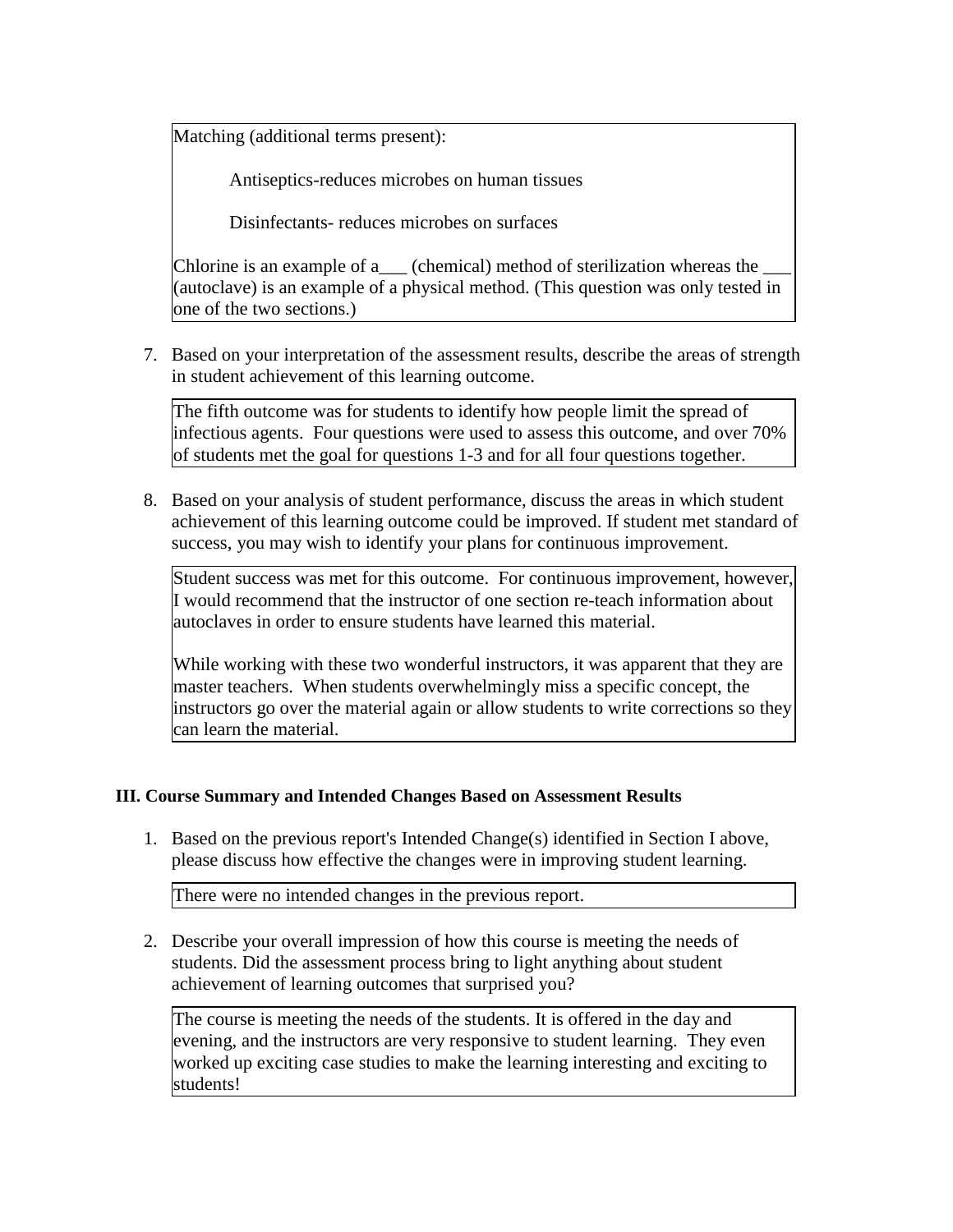3. Describe when and how this information, including the action plan, was or will be shared with Departmental Faculty.

I will send the report to the Department Chair and the faculty who teach the course.

4.

Intended Change(s)

| <b>Intended Change</b> | Description of the<br>change | Rationale | Implementation<br>Date |
|------------------------|------------------------------|-----------|------------------------|
| No changes intended.   |                              |           |                        |

5. Is there anything that you would like to mention that was not already captured?

| No, thanks! |
|-------------|
|             |

# **III. Attached Files**

| <b>Faculty/Preparer:</b>                       | Emily Thompson Ph.D. Date: $06/10/2019$ |                           |
|------------------------------------------------|-----------------------------------------|---------------------------|
| <b>Department Chair:</b>                       | Anne Heise                              | <b>Date:</b> $06/11/2019$ |
| Dean:                                          | <b>Kimberly Jones</b>                   | <b>Date:</b> 07/25/2019   |
| <b>Assessment Committee Chair: Shawn Deron</b> |                                         | <b>Date:</b> 09/10/2019   |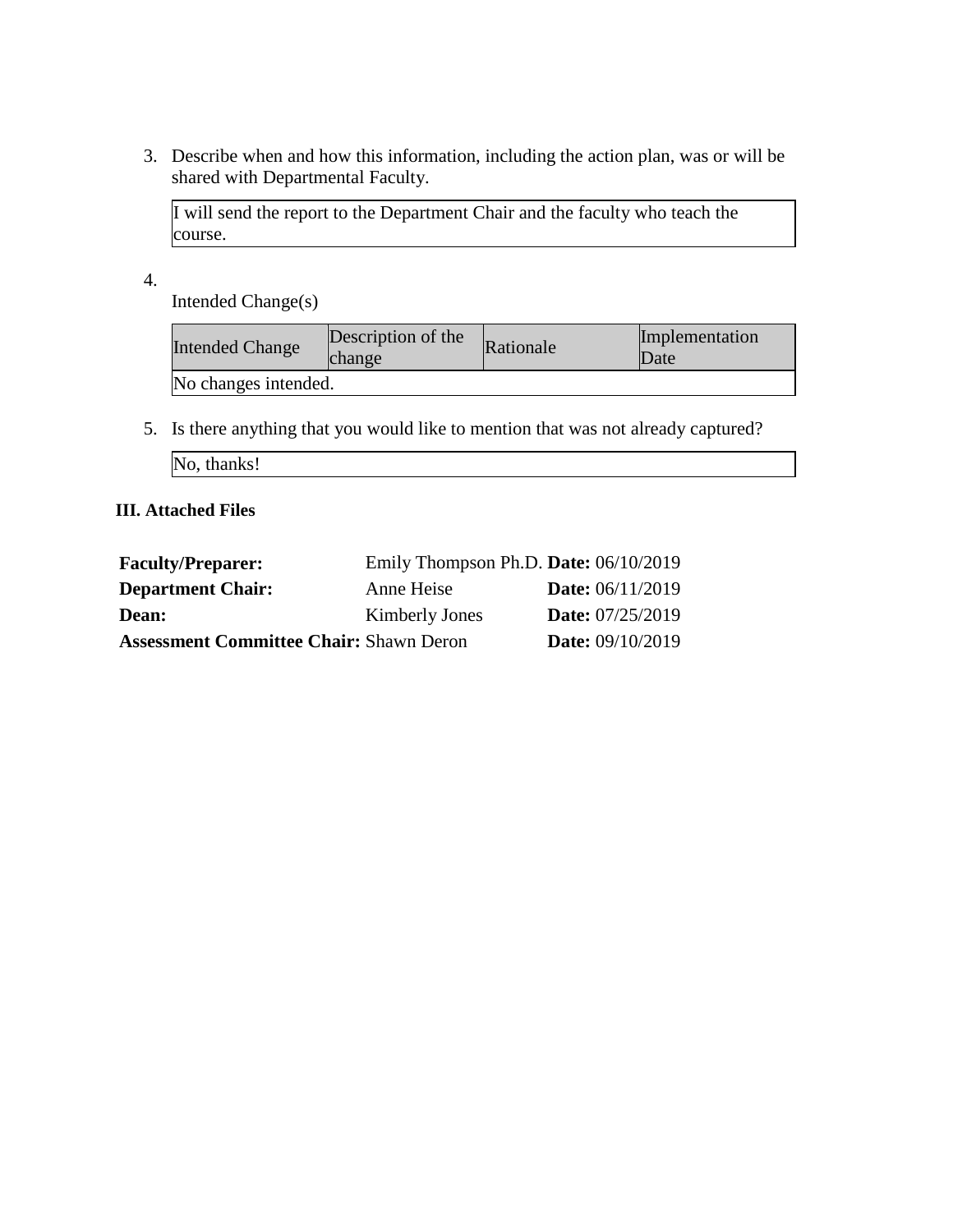#### **WASHTENAW COMMUNITY COLLEGE**

### **COURSE ASSESSMENT REPORT**

### I. Background Information

1. Course assessed:

Course Discipline Code and Number: BIO 147 Course Title: Hospital Microbiology Division/Department Codes: MBNS/LIF

2. Semester assessment was conducted (check one):

X Fall 2009 Winter 20 Spring/Summer 20

- 3. Assessment tool(s) used: check all that apply.
	- $\Box$  Portfolio

I Standardized test

Other external certification/licensure exam (specify):

 $\Box$  Survey

 $\Box$  Prompt

 $\Box$  Departmental exam

Capstone experience (specify):

X Other (specify): analysis of answers on course exams

4. Have these tools been used before?

 $\Box$  Yes X<sub>No.</sub>

If yes, have the tools been altered since its last administration? If so, briefly describe changes made.

5. Indicate the number of students assessed/total number of students enrolled in the course.

The number of students in BIO 147 in the Fall of 2009 included 26 students initially enrolled in section A1, 23 in section 2, and 19 in section H1. We assessed student mastery in the course for all 68 students.

6. Describe how students were selected for the assessment.

Answers on exams from all students in all three sections from the Fall of 2009 were analyzed.

#### **II. Results**

1. Briefly describe the changes that were implemented in the course as a result of the previous assessment.

No changes were made.

2. List each outcome that was assessed for this report exactly as it is stated on the course master syllabus.

"Outcome 1. Identify characteristics of diverse microbes. Outcome 2. Identify the major innate and adaptive defenses of the human body against microbial pathogens. Outcome 3. Identify the appropriate use of antimicrobics. Outcome 4. Identify modes of disease transmission. Outcome 5. Identify how people limit the spread of infectious agents."

3. Briefly describe assessment results based on data collected during the course assessment, demonstrating the extent to which students are achieving each of the learning outcomes listed above. Please attach a summary of the data collected.

Student success in Hospital Microbiology was determined to be satisfactory for all five outcomes (see attached).

4. For each outcome assessed, indicate the standard of success used, and the percentage of students who achieved that level of success. Please attach the rubric/scoring guide used for the assessment.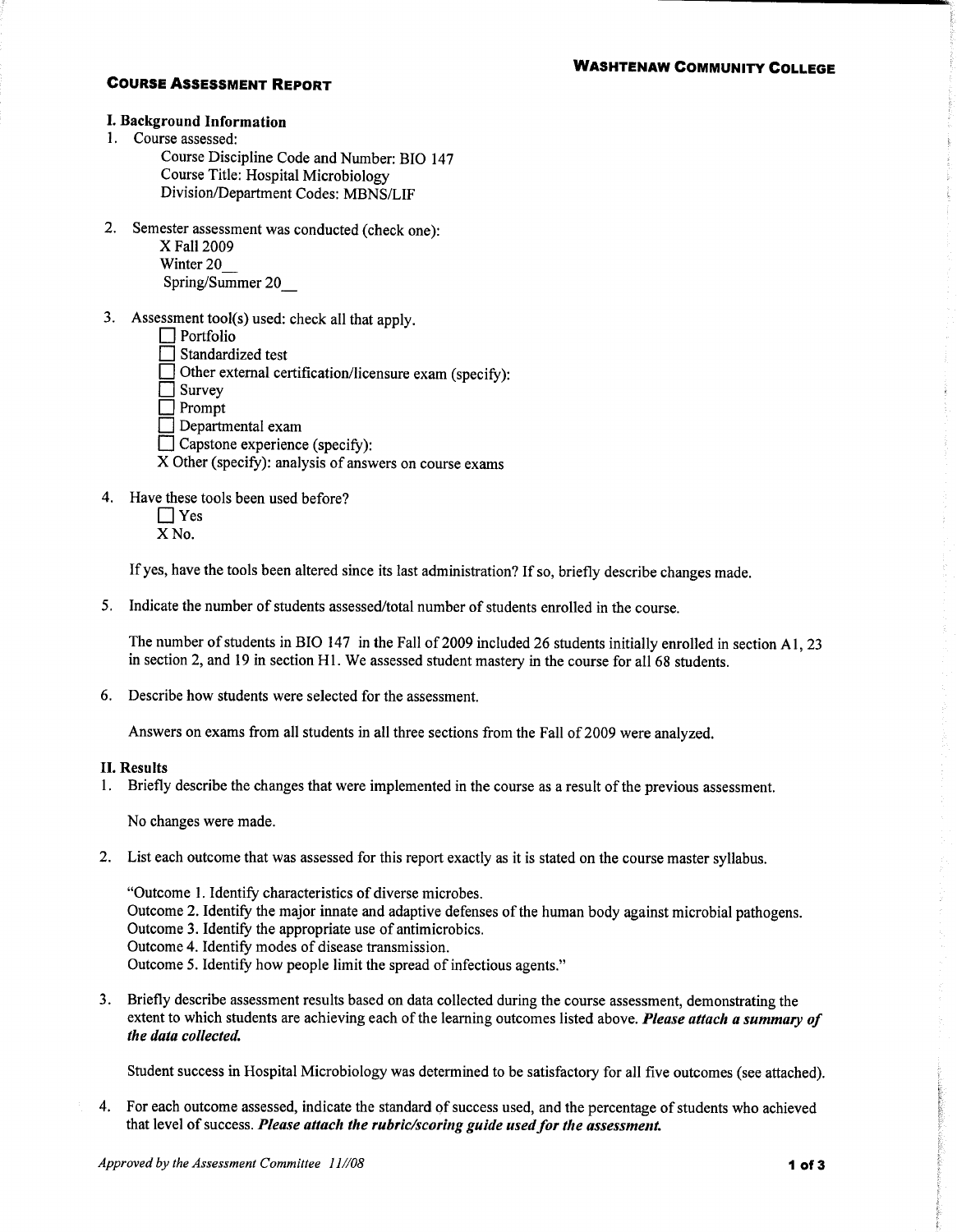#### **COURSE ASSESSMENT REPORT**

The average percent of student mastery for the outcomes, in order, was 72%, 75%, 81%, 89% and 84% (see attached).

5. Describe the areas of strength and weakness in students' achievement of the learning outcomes shown in assessment results.

Strengths: The average percent of student mastery for each of the five outcomes was above the standard of success (70%) suggested in the master syllabus.

Weaknesses:

### III. Changes influenced by assessment results

1. If weaknesses were found (see above) or students did not meet expectations, describe the action that will be taken to address these weaknesses.

None noted.

- 2. Identify intended changes that will be instituted based on results of this assessment activity (check all that apply). Please describe changes and give rationale for change.
	- a. <u>Outcomes</u>/Assessments on the Master Syllabus Change/rationale:
	- b. Objectives/Evaluation on the Master Syllabus Change/rationale:
	- c.  $\Box$  Course pre-requisites on the Master Syllabus Change/rationale:
	- d.  $\Box$  1<sup>st</sup> Day Handouts Change/rationale:
	- $e.$  Course assignments Change/rationale:
	- f.  $\Box$  Course materials (check all that apply)
		- Textbook<br>
		Handouts  $\Box$  Other:
	- $g$ .  $\Box$  Instructional methods Change/rationale:
	- h.  $\Box$  Individual lessons & activities Change/rationale:
- 3. What is the timeline for implementing these actions?

#### IV. Future plans

1. Describe the extent to which the assessment tools used were effective in measuring student achievement of learning outcomes for this course.

We believe the assessment tools were effective in measuring student achievement in BIO147. Where possible, when questions had a low mastery, the instructor gave an extra credit quiz to allow students an additional opportunity to learn the material and show mastery.

2. If the assessment tools were not effective, describe the changes that will be made for future assessments.